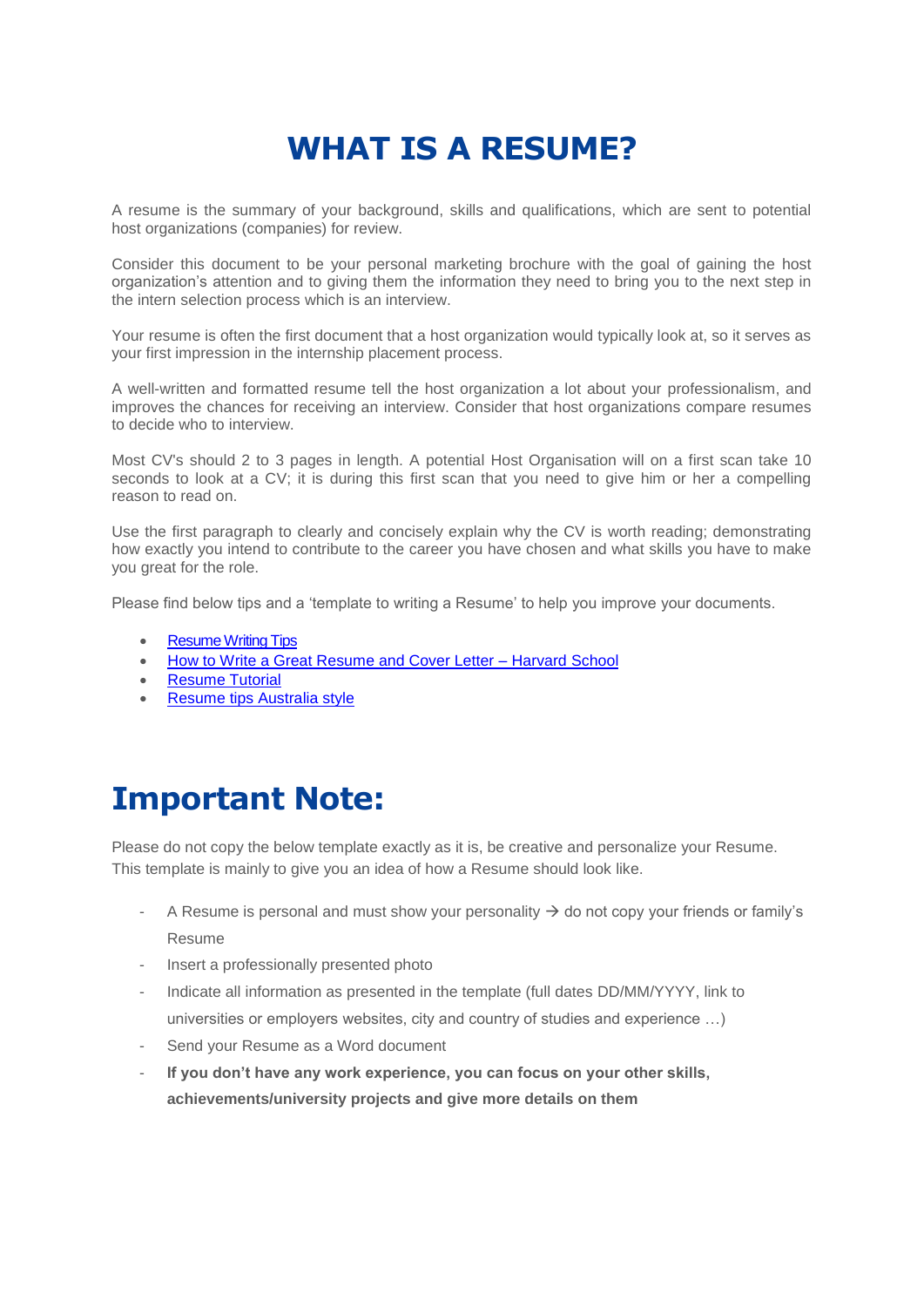# **CURRICULUM VITAE**

**PERSONAL DETAILS**

Nationality: Nationality

Name: **Intern Name** Date of Birth: DD Month Year

### **OBJECTIVES**

Here indicate in maximum 3 lines what your objectives are for the internship and what you can offer to a potential Host Organisation.

### **CORE COMPETENCIES**

List 6 to 10 of your core competencies (refer to the core competencies list below)

- Core competency 1 Core competency 2
- Core competency 3 Core competency 4
- Core competency 5 Core competency 6
- Core competency 7 Core competency 8

### **INTERNSHIP DETAILS**

Duration of Internship: XX weeks Location: CITY/LOCATION FOR INTERNSHIP *(indicate if you are Flexible)* 

Internship Program: PROFESSIONAL INTERNSHIP PROGRAM Field/Industry: *Industry you wish to complete your internship in Eg. Accounting* Visa: VISA TYPE *(leave blank if you are unsure)*

**ACADEMIC ACHIEVEMENTS (In order of most recent to oldest)** 

| Month/YYYY to Month/YYYY | <b>Name of Degree Qualification</b><br>University / Institution of Study<br>Brief description of the university<br><b>Website link to University</b><br>City, Country |
|--------------------------|-----------------------------------------------------------------------------------------------------------------------------------------------------------------------|
| Month/YYYY to Month/YYYY | <b>Name of Degree Qualification</b><br>University / Institution of Study<br>Brief description of the university                                                       |

Website link to University City, Country

*(Add any individual/group project experience that is degree related and/or subjects)* 

### **WORK EXPERIENCE (In order of most recent to oldest)**

**Month/YYYY to Month/YYYY Position Title**  Company/Organisation Name Insert professionally presented photo professionally<br>presented photo<br>here!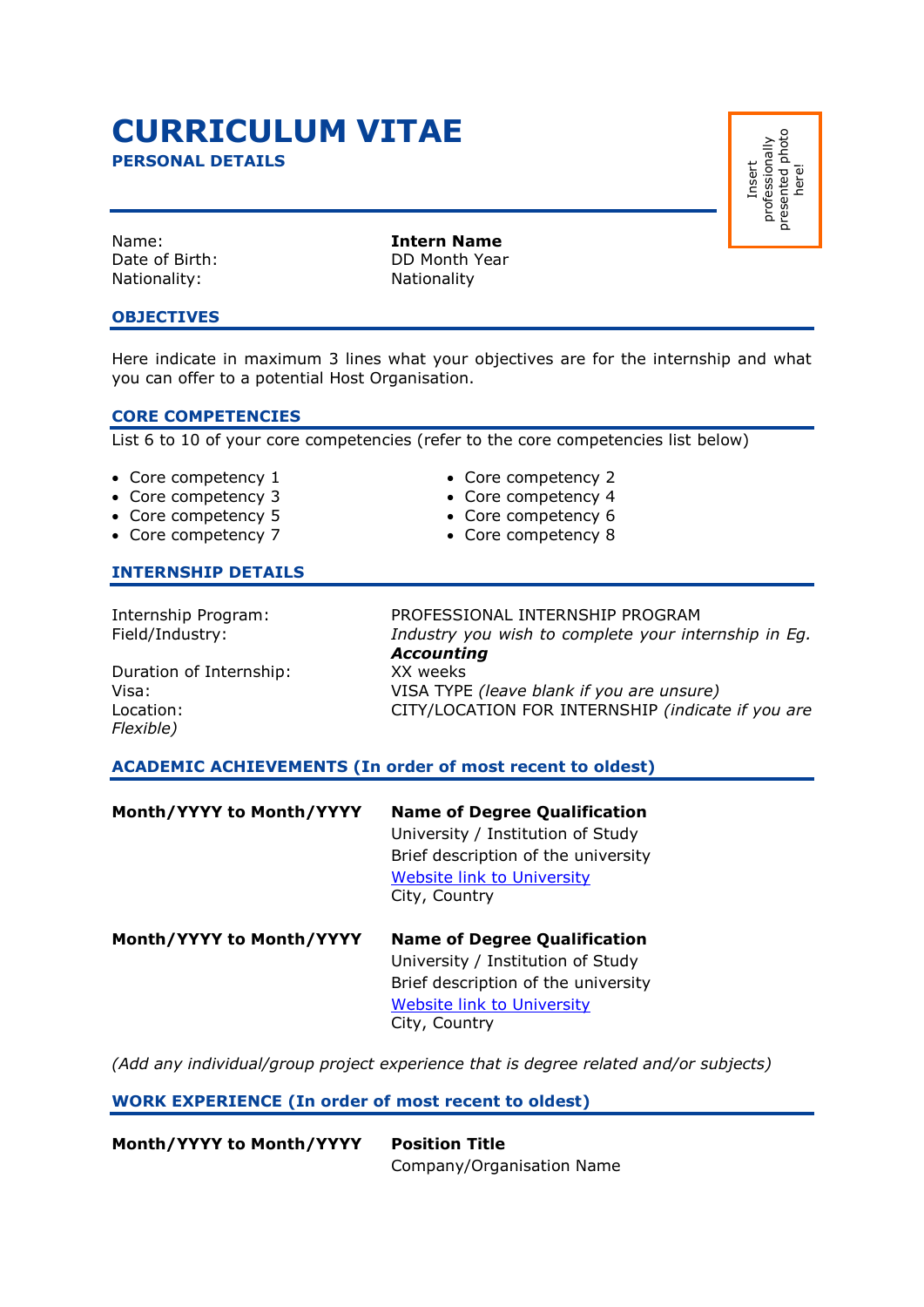Brief description of the company City, Country Website link to Organisation **Tasks Performed:** 

- Insert task here (Please include 4 or 5 tasks)
- Insert task here

**Month/YYYY to Month/YYYY Position Title** 

Company/Organisation Name Brief description of the company City, Country Website link to Organisation **Tasks Performed:** 

- Insert task here (Please include 4 or 5 tasks)
- Insert task here

**Month/YYYY to Month/YYYY Position Title**  Company/Organisation Name City, Country Website link to Organisation **Tasks Performed:** 

- Insert task here (Please include 4 or 5 tasks)
- Insert task here

*(Include tasks that can be transferred and related to your degree, i.e. ability to time manage, work effectively under pressure, team work, attention to detail …)*

*Note: if you don't have any work experience, you can focus on your other skills, achievements and give more details on them.* 

### **ADDITIONAL SKILLS, EXPERIENCE & AWARDS**

Below list any additional courses, experiences (volunteer work) and awards or achievements that will highlight your skills and experience to date.

- Insert here
- Insert here

*(Please include soft skills and proficiency level such as communication, problem solving …)*

### **COMPUTER & LANGUAGES**

Below list all computers skills you have and languages you know, including native and indicate the level (beginner, intermediate, advanced, native …). Please indicate if you have any language tests such as IELTS, Cambridge …

- Insert here
- Insert here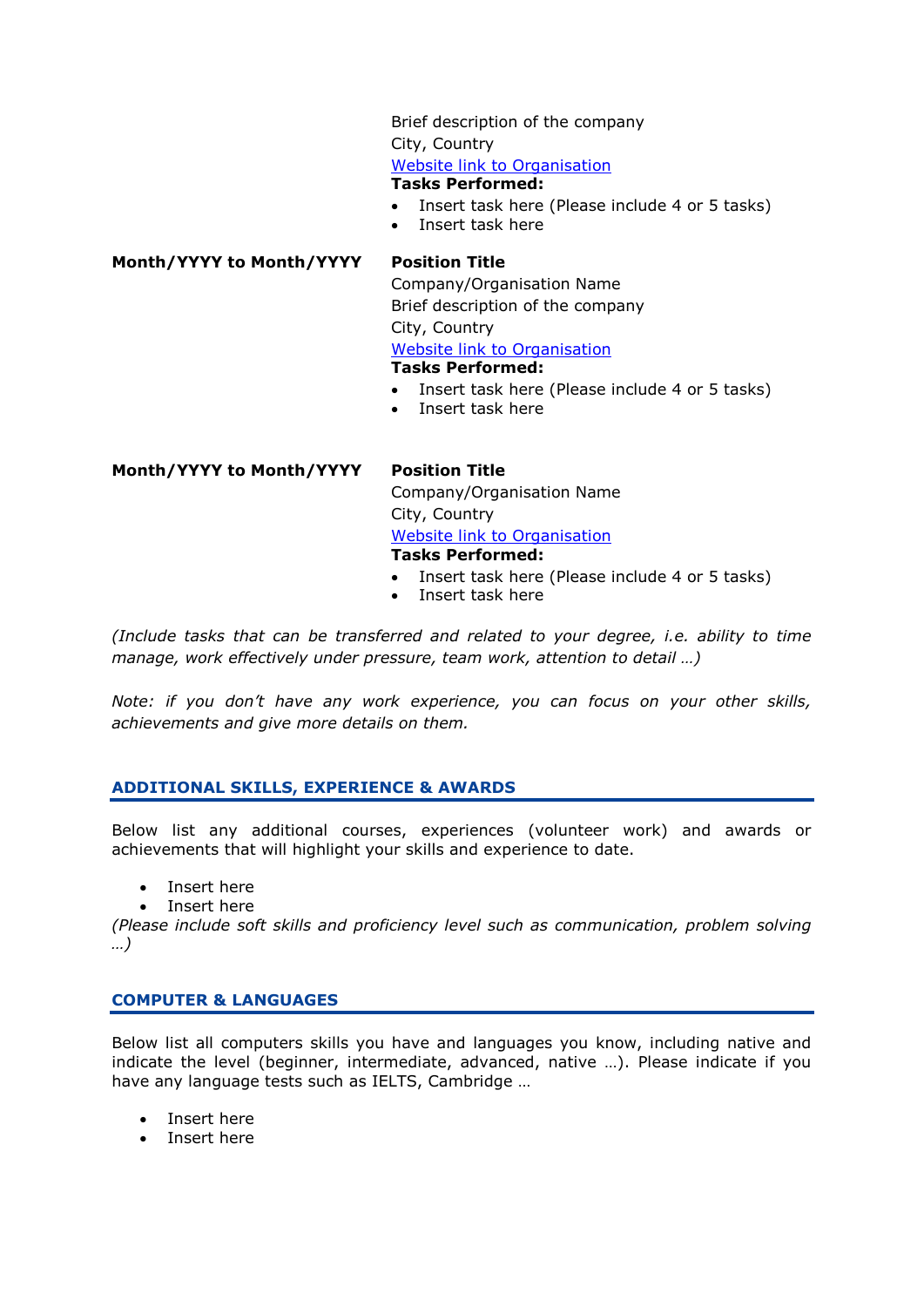### **EXTRA CURRICULAR ACTIVITIES AND HOBBIES**

Below list any sport, activity, hobby … you are practicing or are interested in.

- Insert here
- Insert here

### **REFEREES**

| Name Of Referee | <b>POSITION TITLE</b><br>Company/Organisation<br>PH: contact phone number<br>Email: email address |
|-----------------|---------------------------------------------------------------------------------------------------|
| Name Of Referee | <b>POSITION TITLE</b><br>Company/Organisation<br>PH: contact phone number                         |

Email: **email address**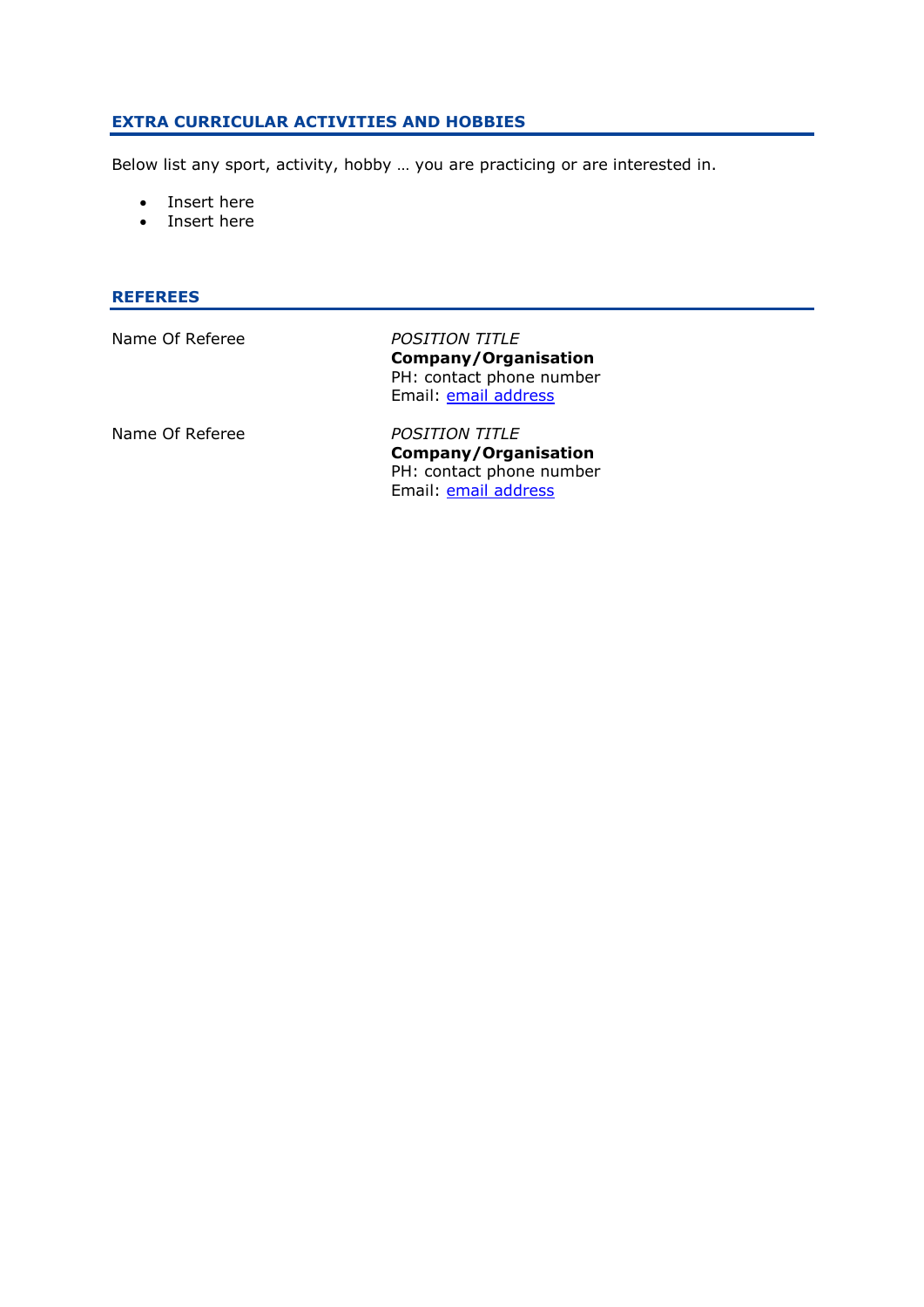**Employability** is improved by a good academic record plus skills and attributes that enable you to adapt and manage the constantly changing work environment.

Employability skills include hard skills (technical or discipline-specific) and generic or soft skills, such as:

- teamwork
- communication
- problem solving
- initiative and enterprise
- planning and organising
- self management
- learning
- technology

Every stage of your career requires that you are able to identify, analyse, prioritise and convincingly describe your skills.

You need these when you are:

- career planning
- applying for jobs using a resume, cover letter or response to selection criteria
- being interviewed for a job
- requesting new duties and responsibilities
- selecting future professional development.

Developing employability skills

You develop employability skills through work (paid or voluntary), studies and community involvement. During your degree, you should not only strive for excellent results but also be involved in a variety of activities within the community including clubs and societies, sport, hobbies, and volunteer activities.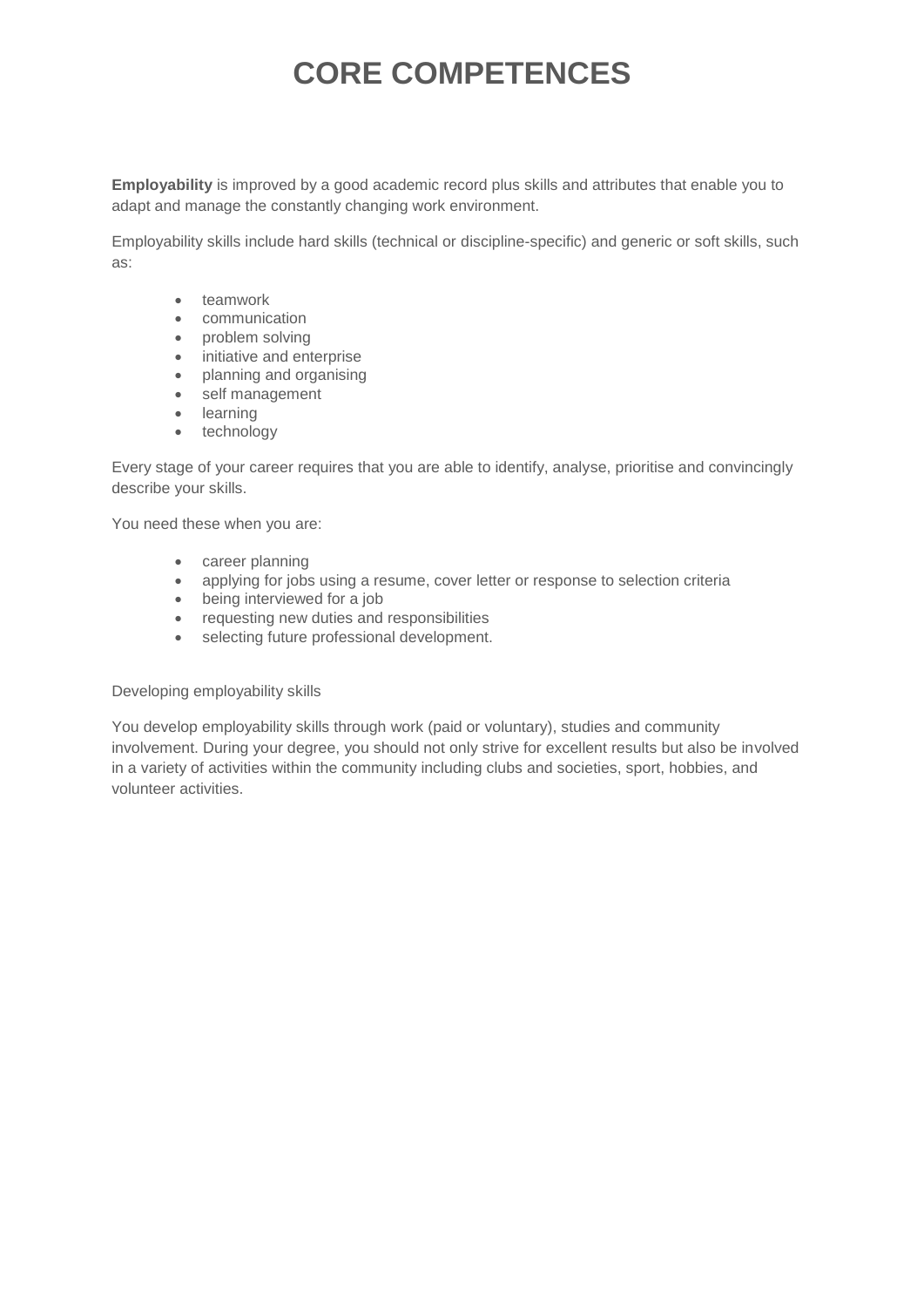### **General employability skills**

| <b>Skills</b>                       | <b>Examples</b>                                                                                                                                                                                                                                          | <b>Ways to develop these skills</b>                                                                                                                                                                                                                                       |
|-------------------------------------|----------------------------------------------------------------------------------------------------------------------------------------------------------------------------------------------------------------------------------------------------------|---------------------------------------------------------------------------------------------------------------------------------------------------------------------------------------------------------------------------------------------------------------------------|
| <b>Teamwork</b>                     | Working in a team to achieve a common<br>$\bullet$<br>goal<br>Sharing information, supporting and<br>$\bullet$<br>empowering other team members<br>Responding constructively to the opinions<br>$\bullet$<br>of others                                   | Working on group assignments at<br>$\bullet$<br>university<br>Being involved in a student society,<br>$\bullet$<br>sports team or community organisation<br>Working in a team in employment<br>$\bullet$                                                                  |
| <b>Communication</b>                | Organising and expressing ideas concisely<br>$\bullet$<br>Speaking clearly and directly to individuals<br>$\bullet$<br>or groups<br>Being proficient in other languages<br>$\bullet$                                                                     | Writing assignments and reports<br>$\bullet$<br>Presenting and participating in class<br>$\bullet$<br>discussions<br>Using customer service skills<br>$\bullet$                                                                                                           |
| <b>Problem solving</b>              | Researching and selecting relevant<br>$\bullet$<br>information to solve a problem<br>Analysing issues for underlying causes,<br>assessing options, proposing solutions<br>Thinking sequentially, critiquing and<br>$\bullet$<br>synthesizing information | Working on assessment exercises such<br>$\bullet$<br>as a research project<br>Participating in work-integrated learning<br>$\bullet$<br>such as a placement or internship<br>Working within a customer service<br>$\bullet$<br>environment and dealing with<br>complaints |
| <b>Initiative and</b><br>enterprise | Easily adjusting to new situations<br>$\bullet$<br>Mapping out ideas to an action plan<br>$\bullet$<br>Identifying innovative options<br>$\bullet$                                                                                                       | Obtaining work placement, vacation<br>$\bullet$<br>employment or internship<br>Operating own business<br>$\bullet$<br>Innovation in student group, club or<br>$\bullet$<br>team                                                                                           |
| <b>Planning and</b><br>organisation | Managing timelines and prioritising<br>$\bullet$<br>Allocating and coordinating tasks for self<br>and others<br>Anticipating future needs and forward<br>$\bullet$<br>planning                                                                           | Project planning or managing an event<br>$\bullet$<br>Arranging study and work commitments<br>$\bullet$<br>to support yourself at university<br>Organising networking, fundraising,<br>$\bullet$<br>sporting or social activities                                         |
| Self-management                     | Operating independently and taking<br>$\bullet$<br>responsibility for your own actions<br>Being aware of your own strengths and<br>$\bullet$<br>limitations<br>Being able to communicate your own ideas<br>$\bullet$                                     | Acting on feedback and addressing<br>$\bullet$<br>gaps in skills and knowledge<br>Developing a career plan<br>$\bullet$<br>Doing work experience through<br>placement, internship or vacation work                                                                        |
| Learning                            | Putting in time and effort to learn new skills<br>$\bullet$<br>Understanding the need for learning to<br>$\bullet$<br>bring about change<br>Being adaptable in different learning<br>$\bullet$<br>environments, eg class, online, on the job             | Mentoring or coaching activities<br>$\bullet$<br>Participating in an interest group or<br>$\bullet$<br>student society<br>Subscribing to newsletters and updates<br>$\bullet$<br>from professional associations                                                           |
| <b>Technology</b>                   | Proficiency in using computers and<br>$\bullet$<br>telecommunications systems<br>Understanding current trends and<br>developments Managing information<br>through technology                                                                             | Sourcing information with electronic<br>$\bullet$<br>databases<br>Using specialised software packages for<br>$\bullet$<br>course/occupation<br>Managing project timelines with software<br>$\bullet$                                                                      |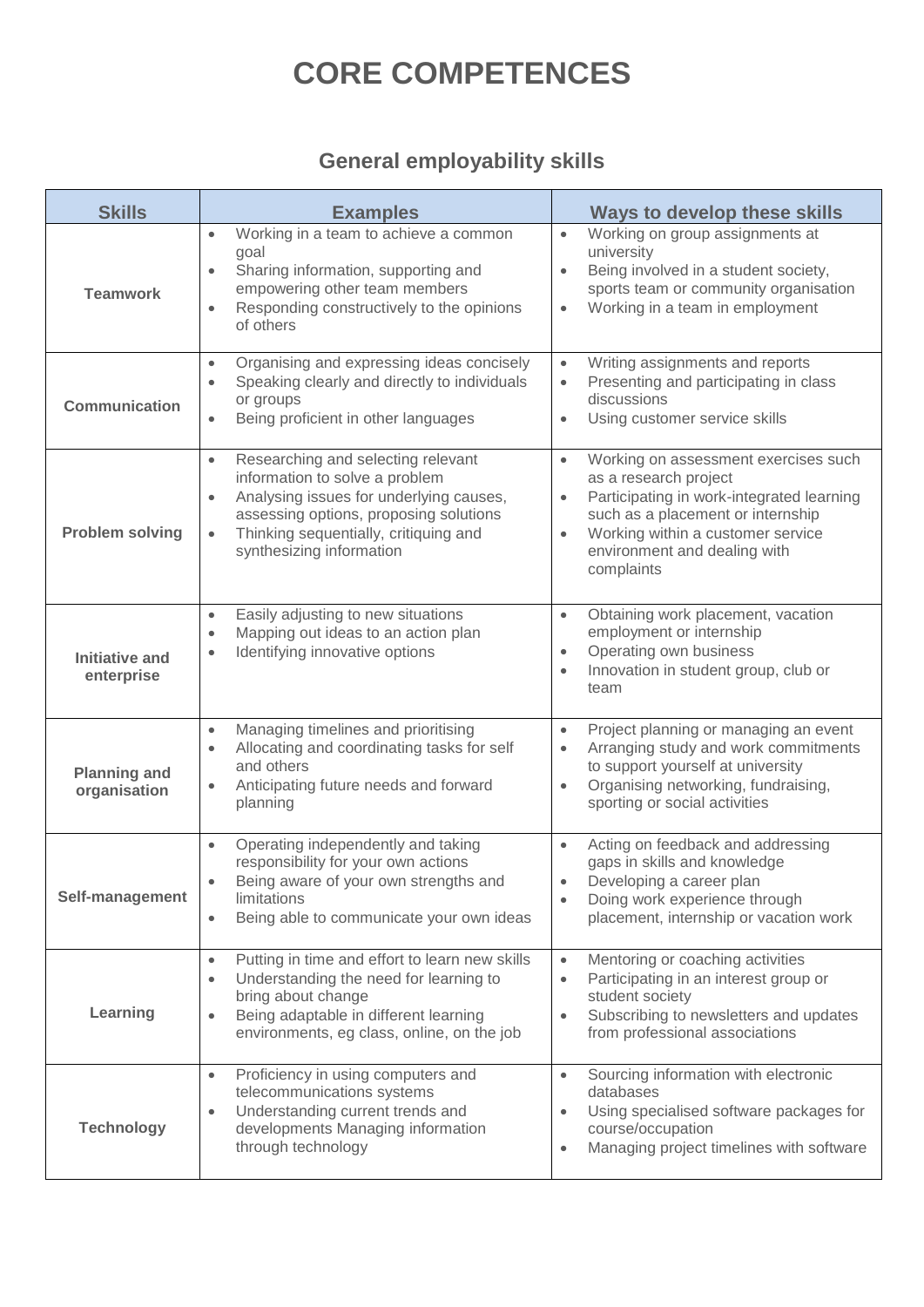### **Study-related skills**

Graduates from each faculty typically develop certain skills. Examples include:

### **Art, Design and Architecture**

- Setting goals, managing own workload and meeting deadlines.
- Working in an interdisciplinary environment and collaborating with others.
- Accommodating change, and dealing with ambiguity, uncertainty and unfamiliarity.

#### **Arts**

- Making a structured argument based on an assessment of historical evidence.
- Expressing ideas in writing with coherence and clarity.
- Critically applying methodologies for quantifying, analysing and interpreting data.

#### **Business and Economics**

- Modelling and data analysis, interpretation and extrapolation.
- Listening, negotiating and persuading.
- Problem solving and decision making by creating, evaluating and assessing options.

#### **Education**

- Questioning ideas and theories encountered in learning.
- Communicating oral and written arguments.
- Comprehending a range of education systems and the values behind these.

### **Engineering**

- Investigating and defining issues, taking into account limitations and risk assessment.
- Adopting creative and innovative solutions to problems.
- Managing projects including planning, execution and evaluation.

### **Information Technology**

- Planning solutions to specific problems within appropriate specifications.
- Identifying, analysing and evaluating the information needs of different groups.
- Providing access to information via different delivery strategies.

#### **Law**

- Identifying and prioritising issues in terms of importance.
- Researching relevant information from a range of sources.
- Making and presenting a rationalised choice between a range of solutions.